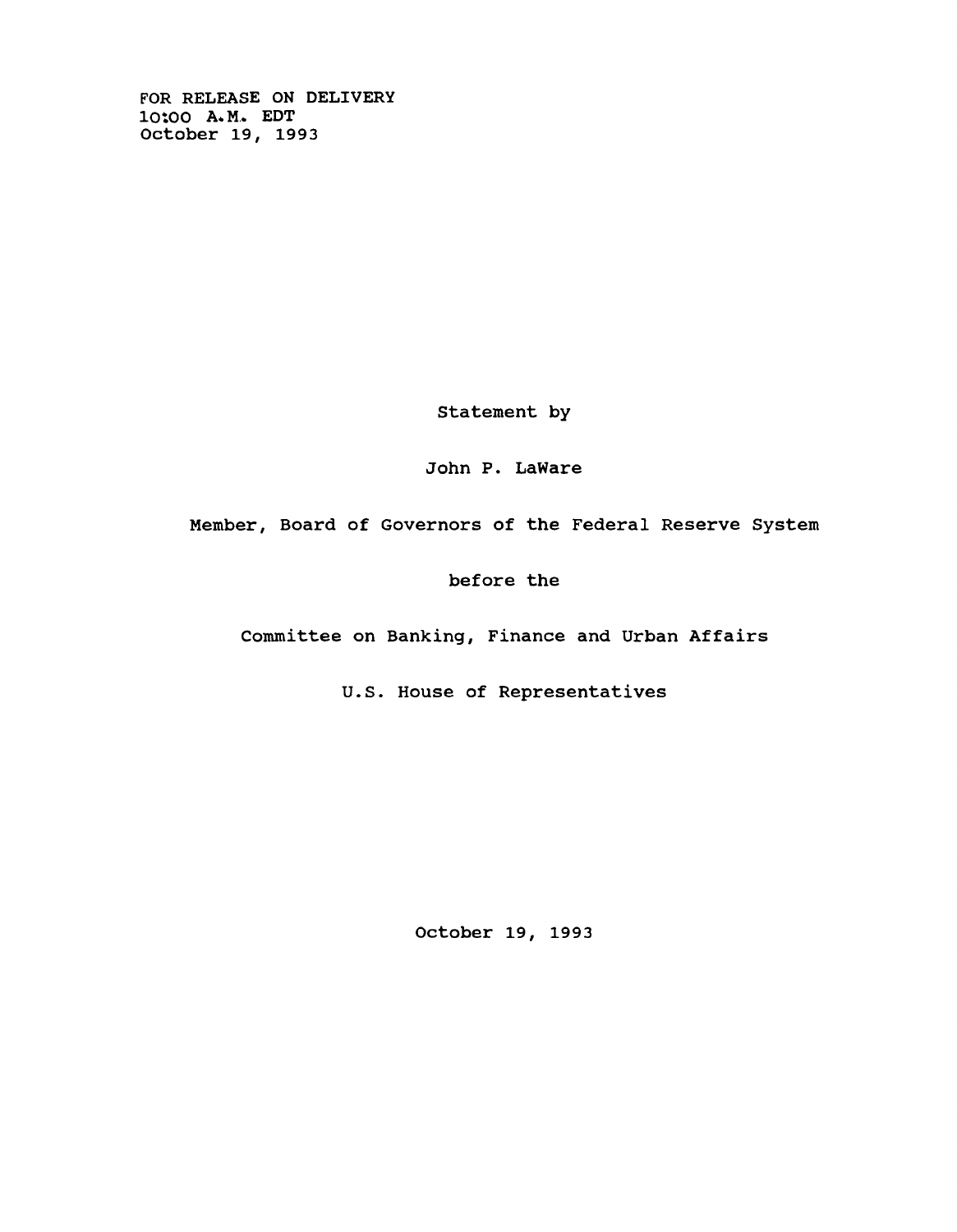**Mr. Chairman and Members of the Committee —**

**I am here with my Federal Open Market Committee colleagues to comment on the initiatives in H.R. 28 which are purportedly designed to improve the accountability of the Open Market Committee for monetary policy. Specifically, you have asked for comment on the proposed requirement for a full and, timely accounting of each FOMC meeting.**

**I would strongly urge the Committee to continue, as in the past, to concentrate its appropriate oversight efforts on the substance of monetary policy rather than on the procedures by which it is determined. The mandated Humphrey-Hawkins testimony, presented twice a year and intensely scrutinized and analyzed by Congress and the media, provides a rather full description of policy moves, historic economic performance and future objectives for policy, expressed in terms prescribed by the statute. It is perhaps the fullest public accounting of monetary policy provided by any central bank in the world.**

**I can honestly see no purpose to be gained by publication of a verbatim transcript of the Federal Open Market Committee's deliberations and even less purpose in a videotape record of the proceedings, which might provide prime-time competition for Congressional Committee hearings and speeches on the floor of the House, which I don't believe have particularly high ratings.**

**A verbatim transcript or a videotape recording of the meetings of the Open Market Committee might significantly inhibit the members from the free exchange of ideas which presently characterizes our meetings. We are, after all, human, and we all**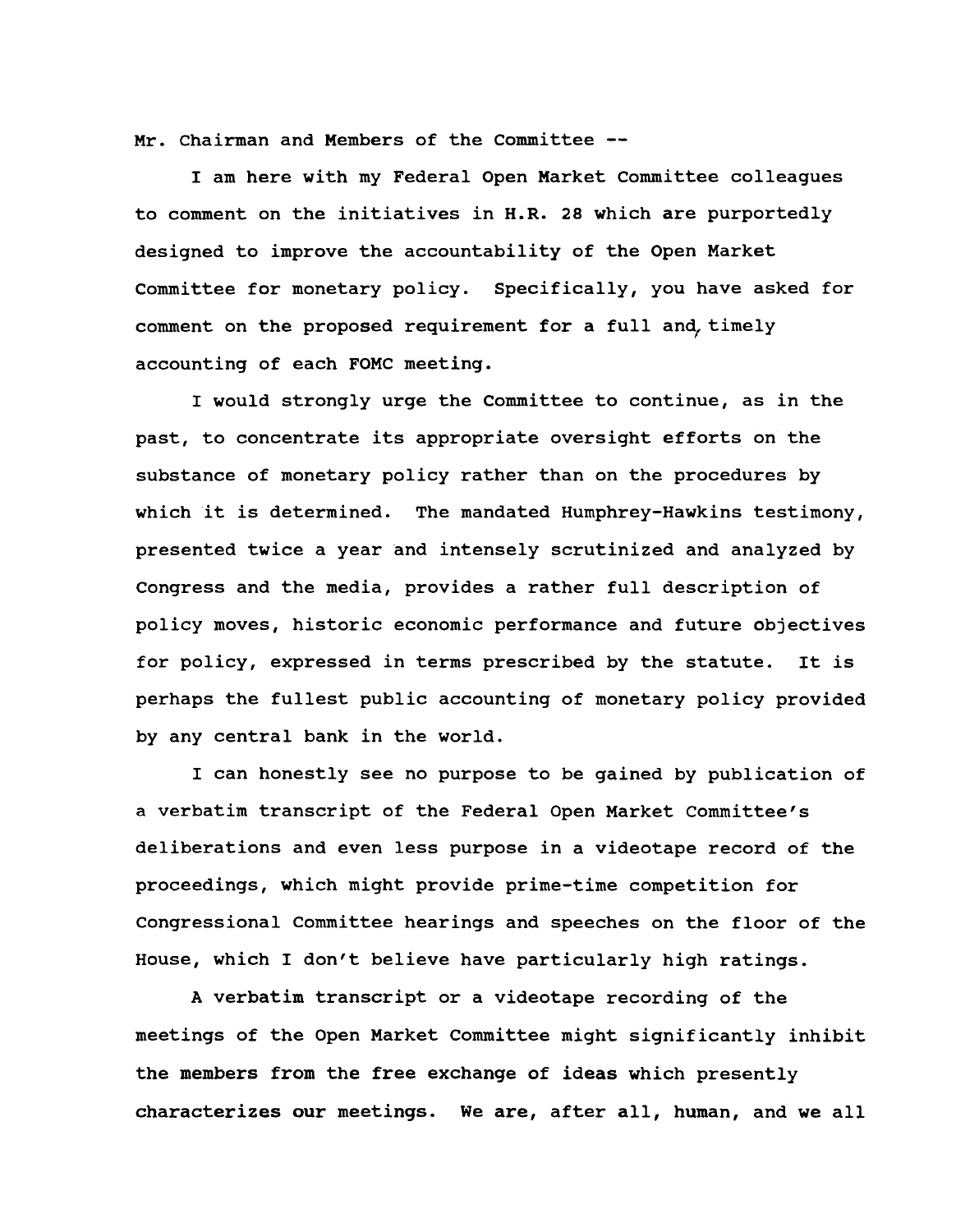**have a certain amount of self-consciousness about being "on stage," as we would certainly be under the suggested protocol. This problem would be heightened by the knowledge that the matters under discussion are highly sensitive for financial markets here and around the world. Consultation "in camera" gives the members of the Open Market Committee the same privileges of open communication and free exchange enjoyed by juries. Importantly, it also gives the Committee members the same right to change their minds as jurors enjoy. I can't imagine how juries might deliberate in the presence of a scribe or a tape recorder or a video camera. I am sure the quality of jury decisions would be significantly changed. I am equally sure the process of developing monetary policy would suffer under such a regime of public performance.**

**I am much less concerned that the quality of policy decisions would be adversely affected by a memorandum of discussion carefully edited to delete market-sensitive information provided on a confidential basis and released on some delayed schedule, perhaps one year after the meeting it described. Even there, some behavioral change on the part of Open Market Committee members could be expected, but I would not think it would be sufficient to significantly inhibit the deliberations of the Committee or alter the course of policy.**

**Finally, the issue of the timely release of the Directive for open market operations is a tricky one. On the one hand, the market knows at 11:30 or so the morning after the FOMC meetings whether there has been a policy shift. This is almost immediately discernible from the way the Desk at the New York**

**2**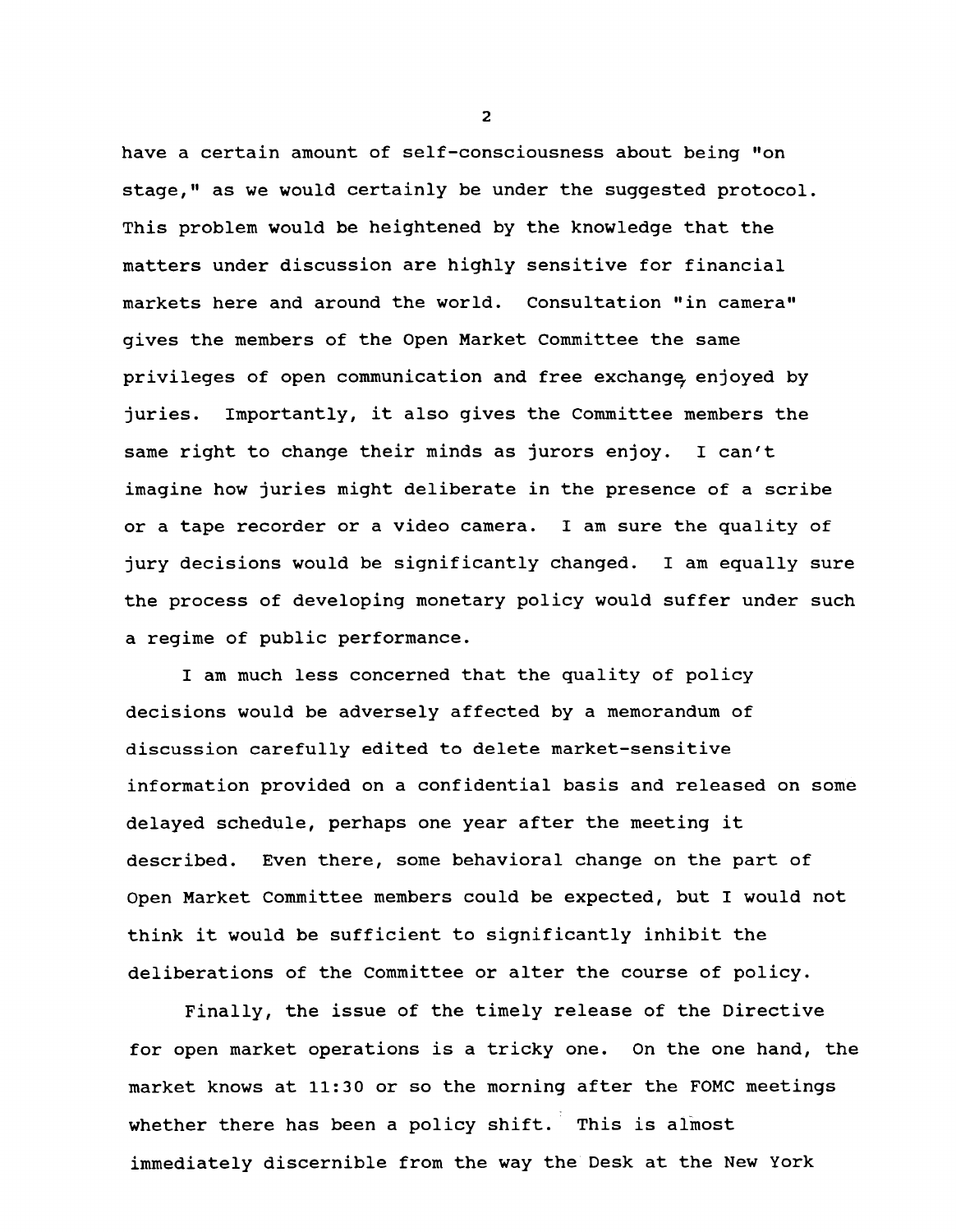**Federal Reserve Bank enters the market. So, from this perspective, there is little to be gained or lost from the publication of FOMC decisions within a week, as proposed under H.R. 28. On the other hand, immediate release of the directive would probably discourage the use of asymmetric language in the directive, because asymmetry reflects the tilt of the Committee** either toward ease or tightening. Markets might react **impulsively on such news, to no one's best interest except speculators. And, internally, such a stricture against asymmetric language would inhibit quick inter-meeting response to changing market conditions.**

**As to the three specific questions in your letter of invitation:**

- **1. I make no notes at FOMC meetings other than brief bullet points to outline my own comments to assure coherence. These, together with all analytical materials supplied by the staff prior to the meeting, are given by me to my executive assistant for destruction as soon as the FOMC meeting adjourns.**
- **2. I have no knowledge of notes or records made or retained by other members of the Committee.**
- **3. I have no knowledge of the source of the notorious "leaks" of FOMC information. Such "leaks" are irresponsible and reprehensible. If unintentional, they reflect a naivete which should not be allowed to lurk anywhere near the FOMC. If intentional, they should be punished to the full extent of whatever**

**3**